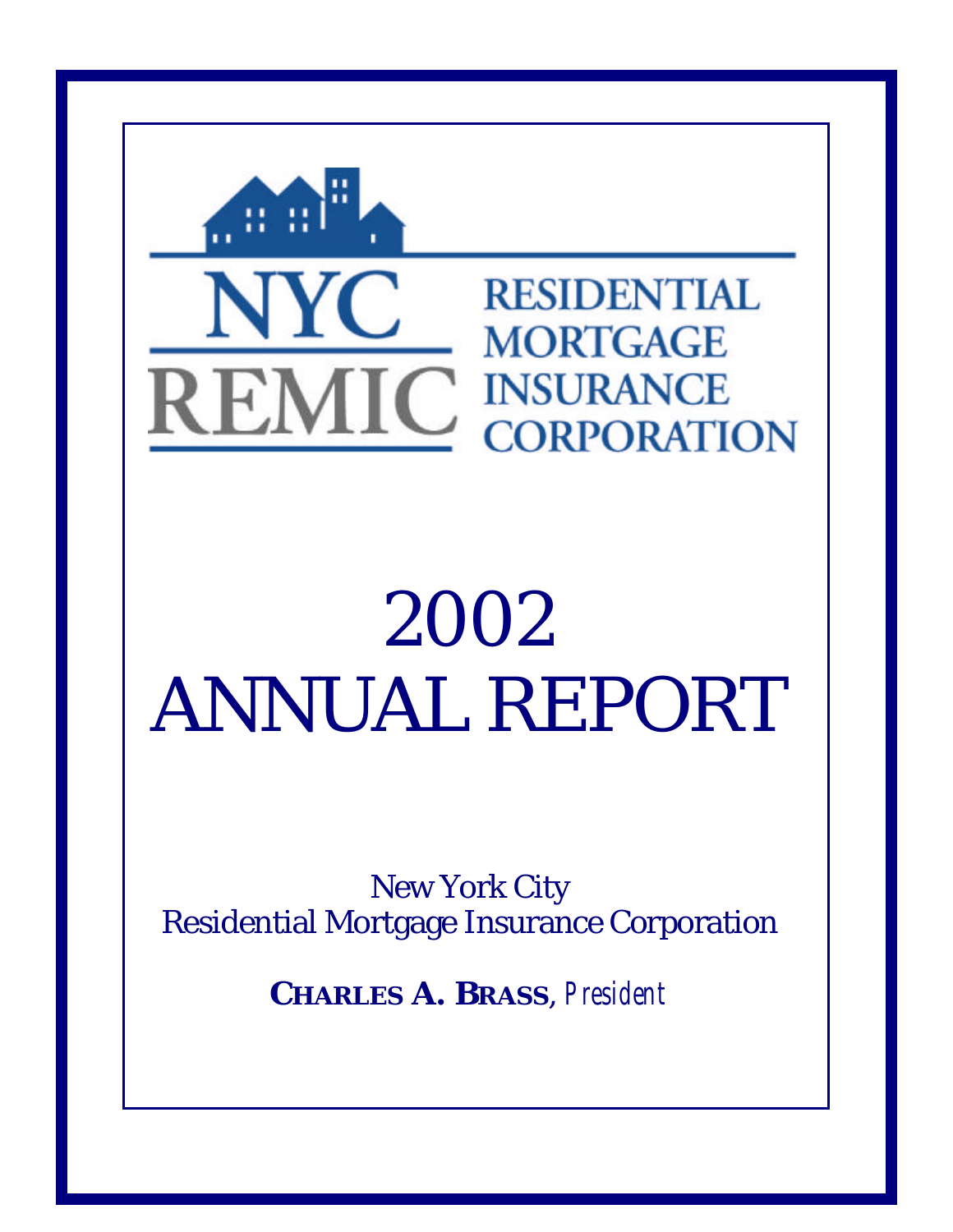

DATE: November 25, 2002

TO: The Chairperson and Members

FROM: Charles A. Brass

SUBJECT: Report on REMIC FY 2002 Activities

Attached please find a summary of the activities and accomplishments of the New York City Residential Mortgage Insurance Corporation during the fiscal year ending October 31, 2002.

During the past twelve months, I am pleased to note that the Corporation continued its role in helping to establish, strengthen, and maintain the available stock of affordable housing throughout all areas of New York City. By the end of the fiscal year REMIC issued mortgage insurance certificates for a record number 47 loans and a record number 1,355 units. In addition, REMIC posted its largest excess of revenues over expenses in its history of over \$2,400,000.

While the Corporation issued a record number of insurance certificates, the level of insurance commitments did drop from last year's record number. However, the \$42,200,000 in mortgages that REMIC committed to insure in FY 2002 was still the third highest amount in the Corporation's history. The decline from the previous year was due to several factors. First, there was a drop off in the types of mortgage loans that HDC committed to make through its New Housing Opportunities Program. HDC has undertaken to provide permanent financing for a large number of cooperative housing developments through New HOP in the past year and as a result of the relatively low loan to value ratios has not sought mortgage insurance from REMIC for such loans.

The Community Preservation Corporation (CPC), on behalf of itself and the New York City Employees Retirement System, continues to provide financing for the vast majority of the remaining loans that REMIC commits to insure. However, very low-interest rates have resulted in increased competition in this segment of the market from other lenders engaged in refinancing existing multi-family property without requests for mortgage insurance. Not only has REMIC witnessed a decline in requests for new commitments from CPC, but numerous permanent loans that REMIC had committed to insure for CPC were placed with other lenders that were able to provide lower rates when the projects completed construction. Thus, despite the fact that REMIC committed to provide more than \$16 million of new insurance in the last fiscal year, the Corporation actually has a greater capacity at the start of FY 2003 than it did at the beginning of the last fiscal year.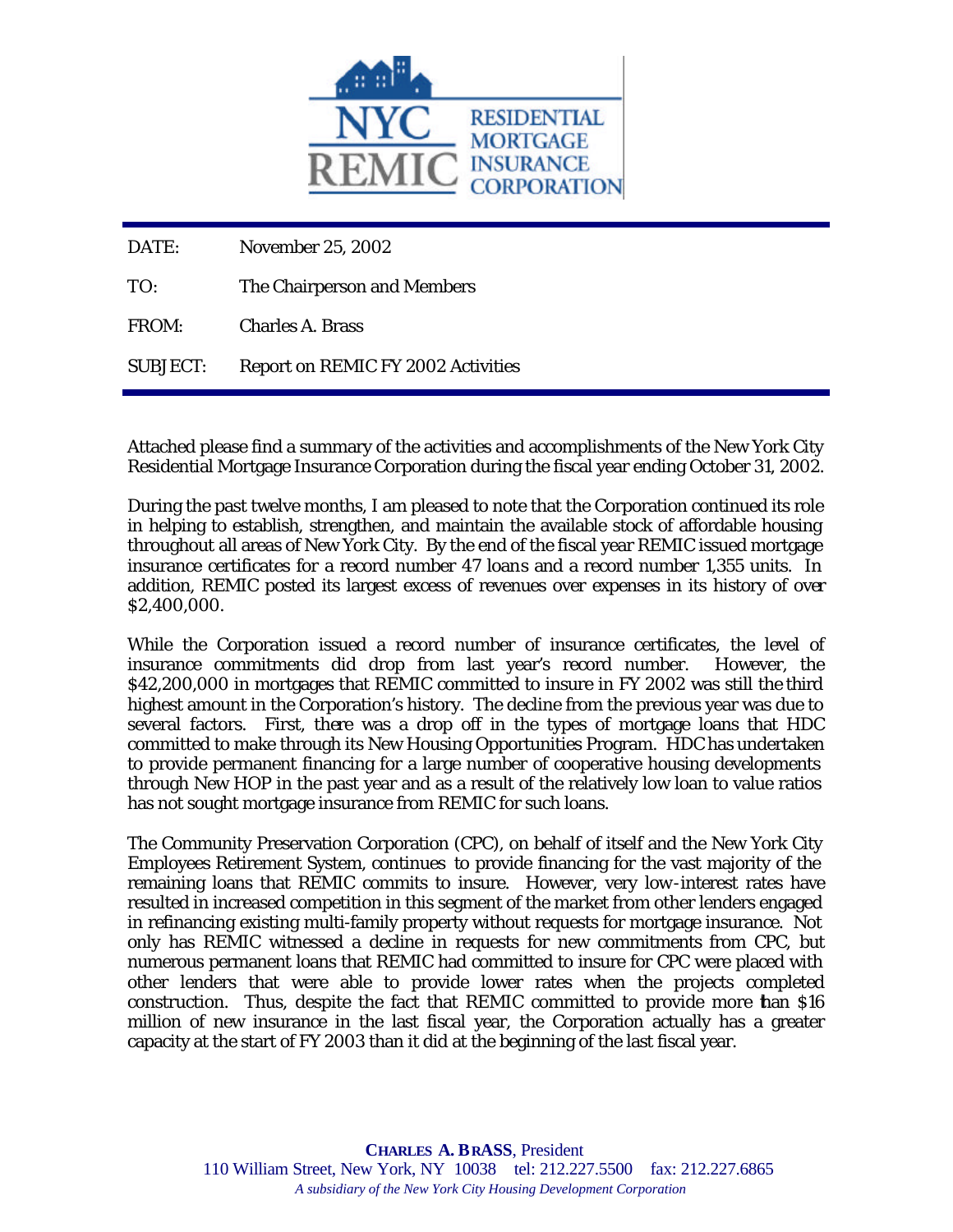### **REMIC – A BRIEF HISTORY**

ounded in 1973 with a \$7.5 million dollar loan from New York City, what was then titled the New York City Rehabilitation Mortgage Insurance Corporation, REMIC was expressly designed to address a small but significant problem in the housing market. The Corporation worked in conjunction with the private sector to promote the development, via rehabilitation, of affordable housing in specifically designated distressed areas of New York City. Using mortgage insurance, the public/private partnership had as its goal stimulating the issuance of residential loans, many of which would not have proceeded without credit enhancement. **F**

In 1993, the State Legislature, reacting to REMIC's successful efforts, changed the company's name (to the current Residential Mortgage Insurance Corporation) and its parameters – it no longer was restricted to designated areas but, instead, encouraged to insure mortgages in all neighborhoods throughout the City. At the same time REMIC was reorganized as a subsidiary of the New York City Housing Development Corporation (HDC). HDC transferred approximately \$22.9 million to REMIC to fund REMIC's various reserve accounts as required by REMIC's enabling statute. This amount equaled the level of reserves that the "Old" REMIC had on the transfer date. On that date, the "Old" REMIC simultaneously transferred an equal amount to The City and the "Old" REMIC was dissolved and the new REMIC created. In the

past decade, the management team has actively sought to make REMIC a more formidable factor in the mortgage insurance business by significantly increasing the volume of its insurance underwriting while maintaining adherence to strict underwriting standards.

Since it's restructuring, REMIC's growth has been consistent. In its first year as an HDC subsidiary, REMIC's production included four Commitments to Insure with a total mortgage amount of \$1,928,744 and a total number of 187 units. To date, including FY 2002, REMIC has issued a total of 300 commitments, with a total of 8,667 units. Each one of those units represents an individual or family who might otherwise not have had the opportunity for adequate, affordable housing.

REMIC's portfolio is equally indicative of its sound management. Despite the economic distress of the early 1990's, with its adverse effects upon real estate values and the subsequent slow recovery, REMIC's insurance portfolio has performed exceptionally well. In the 30 years of its existence, only eleven REMIC loans have resulted in claims paid at a total cost of \$580,951. No claims were paid last year and no claims were filed.

For 30 years, REMIC has proven itself to be a significant and positive influence upon the housing market in New York City. It has accomplished this by combining public concern, fiscal prudence and business acumen - goals and methods it will continue into the future.



385 Palmetto Street in the Bushwick section of Brooklyn has a \$137,000 CPC mortgage and \$102,570 of REMIC mortgage insurance. The building contains 5 apartments with a total of 17 rooms.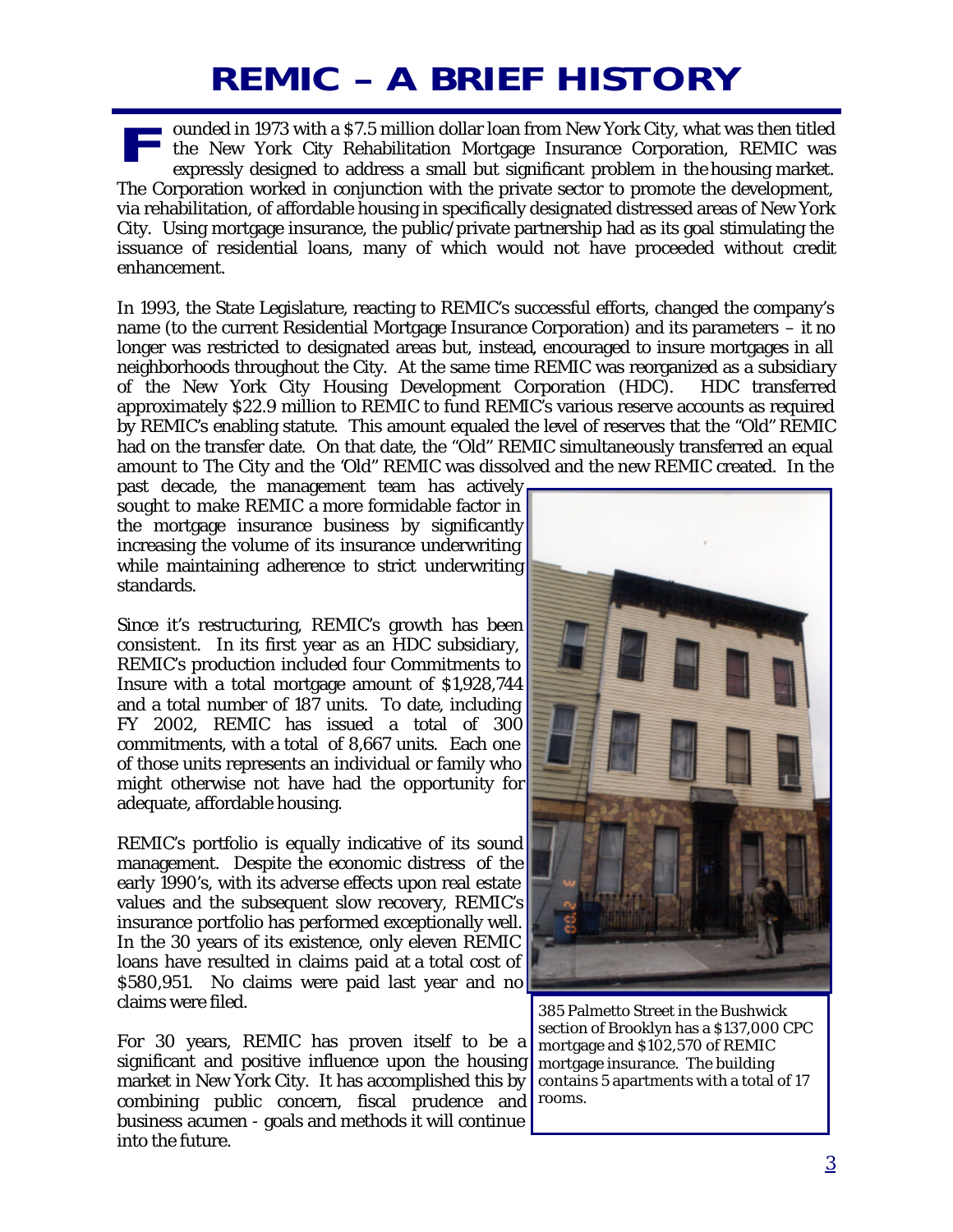## **A SYNOPSIS**

he Corporation insured a record number of loans (47) with a record number of units (1,355) and a total Mortgage Amount of \$54,235,897 during the Fiscal Year 2002, from November 1, 2001 through October 31, 2002. While the number of mortgage loans the Corporation insured increased, and in fact was a record, the total number of commitments decreased by 20 (from 53 to 33). Half of the decrease in the number of commitments can be attributed to a decline in the number of NYPD HOME commitments issued (from 15 in the previous fiscal year to only 5 during FY 2002). **T**

During that same period, REMIC issued 33 Commitments to Insure, with a Mortgage Amount of \$42,190,603 for a total of 789 housing units throughout the City's five boroughs.

Specifically, we issued Commitments to Insure on five one and two-family homes in addition to 28 multi-family projects with a total of 783 units.



This 11 unit building is located at 1921 Andrews Avenue South in the University Heights section of the Bronx. It has a CPC mortgage and \$425,000 of mortgage insurance from REMIC.

Since becoming part of HDC, REMIC has issued 300 Commitments to Insure, with a total Mortgage Amount of over \$290,000,000 for a total of 8,667 housing units throughout the City.

These numbers are most dramatic when compared to 1993 when REMIC first became part of HDC. That year, REMIC issued only four Commitments to Insure for a total Mortgage Amount of \$1,928,744, and a total number of units of only 187.

Despite the drop in the number of units that REMIC committed to insure last year, the Corporation continues to diversify its portfolio, both geographically and in terms of the type of housing (i.e. rental vs. owner-occupied and multi-family vs. single family).

The subsequent page provides a comparison between fiscal year 2002 and the prior year. Following that, is a brief overall summary of REMIC's year.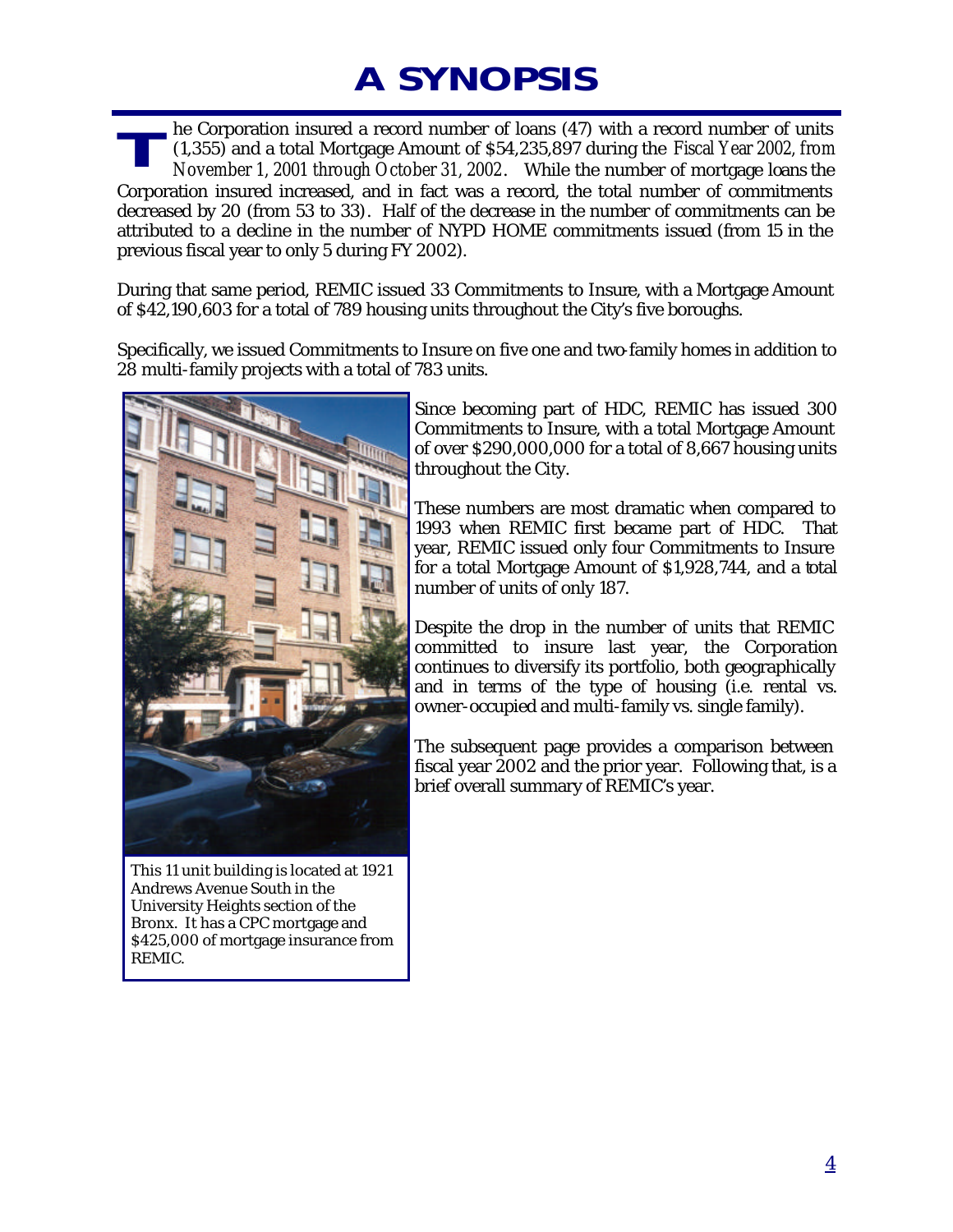#### **A COMPARISON FISCAL YEAR 2002 vs. 2001**

HPD HPD Subsidized – 15 projects – 452 units Subsidized – 11 projects - 256 units

HDC HDC

Other – 5 projects – 74 units Other – 18 projects – 295

**Total: 33 projects – 789 units Total: 53 projects – 1,232 units Mortgage Amount: \$ 42,190,603 Mortgage Amount: \$ 79,727,587 Insurance Amount: \$ 16,290,443 Insurance Amount: \$ 25,765,925**

Insurance in FY 2002 Insurance in FY 2001

HPD HPD Subsidized – 12 projects – 594 units Subsidized – 5 projects – 83 units

HDC HDC

Other – 21 projects – 409 units Other – 6 projects – 121 units

NYPD NYPD

#### **Total: 47 projects – 1,355 units Total: 42 projects – 1,034 units Mortgage Amount - \$ 54,235,897 Mortgage Amount - \$ 83,291,234 Insurance Amount - \$ 20,798,627 Insurance Amount - \$ 20,804,793**

#### Commitments in FY 2002 Commitments in FY 2001

Subsidized – 8 projects – 257 units Subsidized – 9 projects – 662 units

NYPD HOME – 5 projects – 6 units NYPD HOME–15 projects –19 units

Subsidized – 8 projects – 345 units Subsidized – 10 projects – 804 units

HOME – 6 projects – 7 units HOME – 21 projects – 26 units

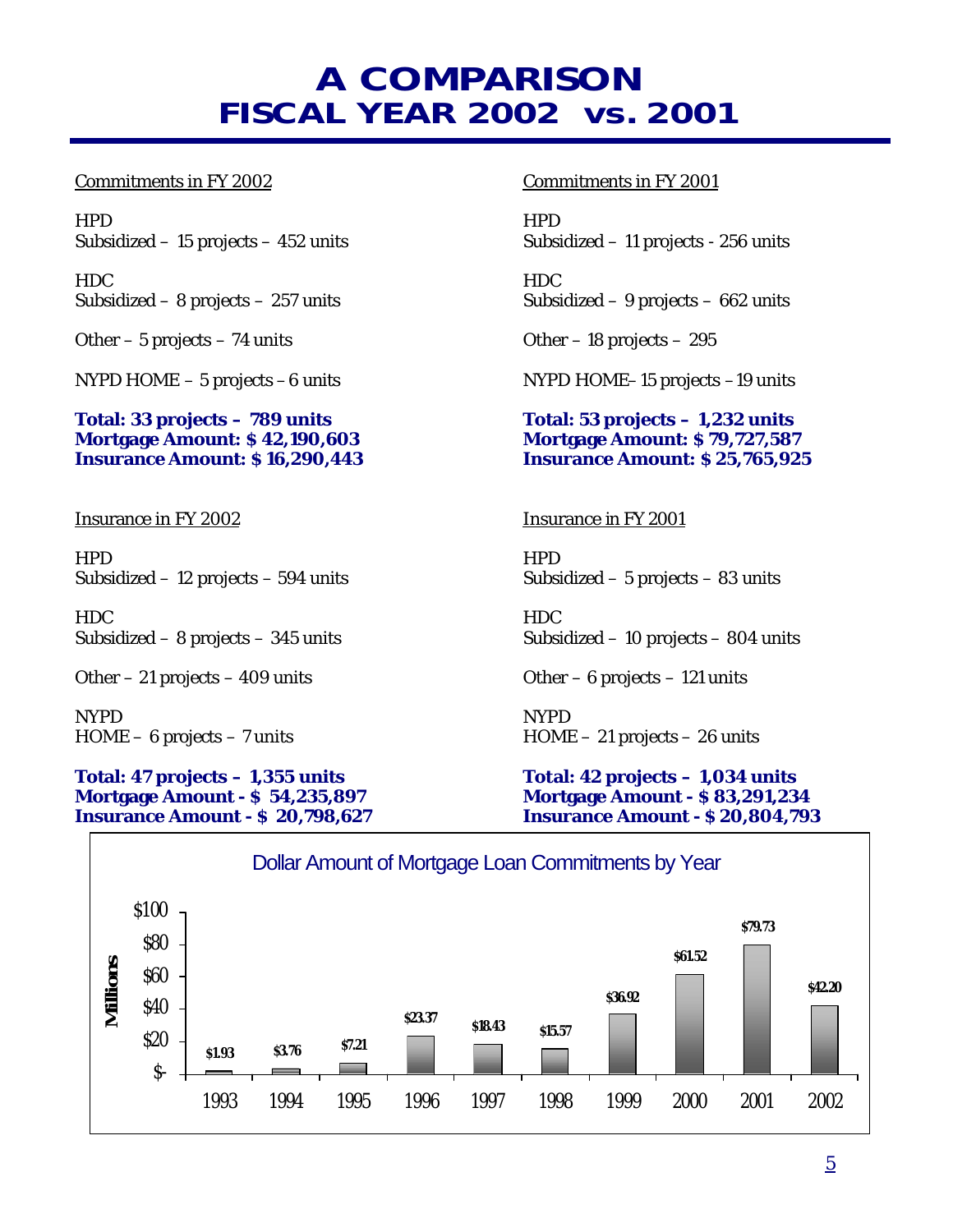### **New HOP**

pproximately five years ago, HDC initiated the New Housing Opportunities Program (New HOP), our City's first middle-income housing program in more than a quarter of a century. **A**

Under this innovative program, HDC issues bonds (either taxable or tax-exempt) to provide financing for construction and permanent mortgage loans for new or substantially rehabilitated rental and cooperative housing for moderate and middle-income New Yorkers.

During FY 2002, REMIC issued 8 Commitments to Insure on New HOP projects with a total Mortgage Amount of \$26,210,000 and with 257 housing units.



50 Greene Avenue in the Fort Greene section of Brooklyn is an HDC New HOP sponsored project with 39 units. A "gut rehab" with a mortgage of \$3,619,000 and REMIC mortgage insurance of 20% totaling \$723,000. Adjacent to the building is the Paul Robeson Theater.

#### **The NYPD HOME Program**

pproved at the June 30, 1999 Members Meeting, the NYPD HOME Program was created to assist New York City Police Officers purchase homes within the five Boroughs. The program offers any uniformed member of the Police Department the opportunity to purchase a condo, co-op, or one, two, or three family home located in New York City as a primary residence with a minimal or no down payment. The participating lenders, Chase and HSBC (formerly Republic National Bank), offer up to 100 % mortgage financing and contribute up to \$3,500 per loan in closing costs. REMIC provides 40% mortgage insurance in exchange for an annual fee equal to .75% of the outstanding mortgage balance. In addition to the lender, the program is operated in conjunction with the New York City Police Department, the Department of Housing Preservation and Development, and Fannie Mae. REMIC's participation was intrinsic to the success of the program, since the private sector did not offer 100% mortgage insurance. **A**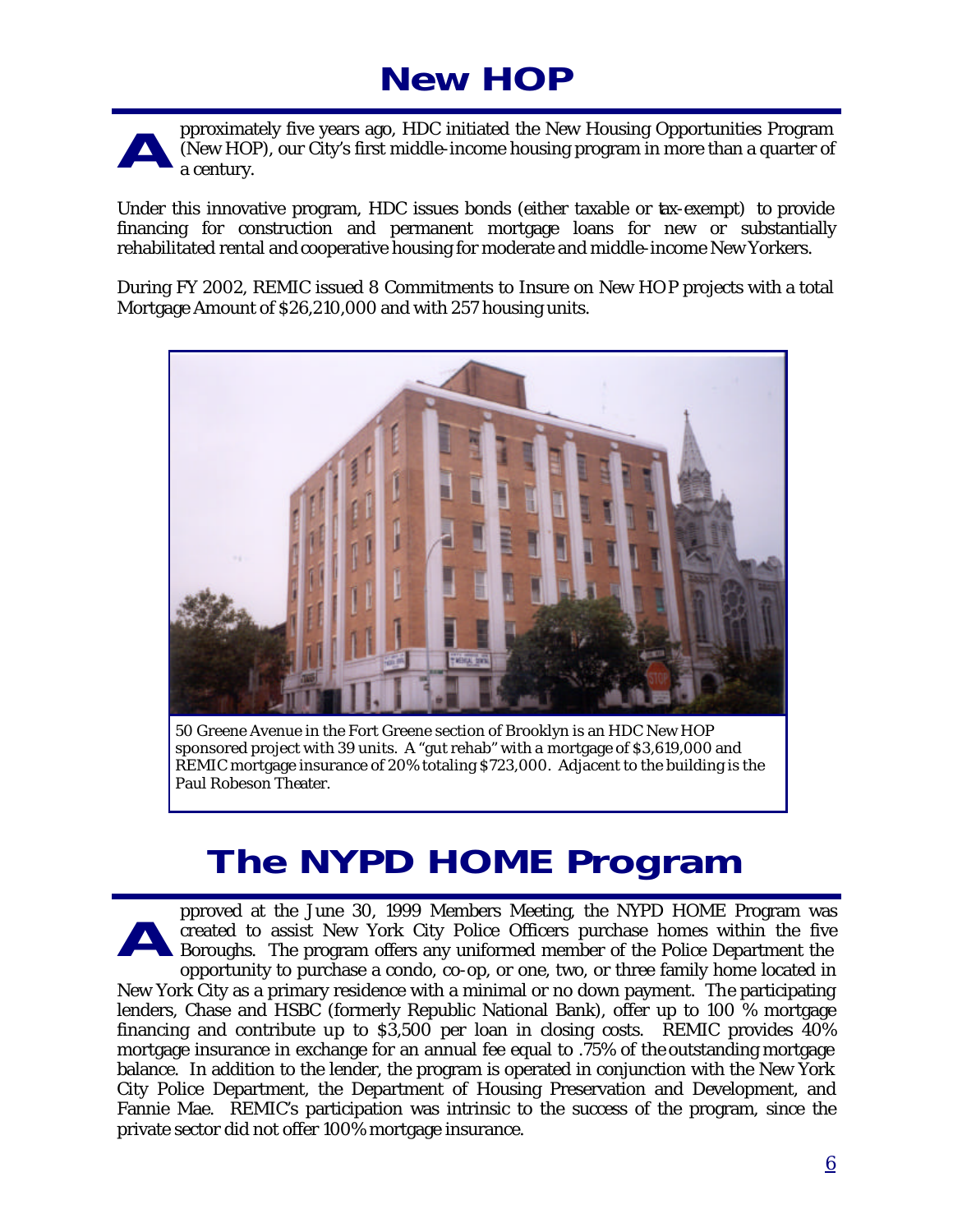### **The NYPD HOME Program cont'd**

nitially, the program seemed capable of making a significant long-term impact. The NYPD did an extensive outreach program notifying every officer of the availability of the program and the participating lenders held seminars at locations around the city for potential customers. Since then though, interest within the Department has declined. However, while it did not generate the numbers originally hoped for, NYPD Home allowed REMIC to diversify its portfolio by insuring mortgages on  $1 - 3$  family dwellings. Traditionally, REMIC insured mortgages are most often for larger, multi-family buildings. In addition, it extended REMIC's efforts in all five of the Boroughs. Finally, and perhaps most importantly, it "jump-started" the private sector into providing similar services. During the past 18 months **I**

lenders started co-operative efforts with private mortgage insurers to assist the members of the NYPD. In fact, this is exactly what successful government programs should have as one of their goals: provide a service that helps the private citizen and, at the same time, encourage the private sector to step in and provide a similar service.

During Fiscal Year 2002, under the NYPD HOME Program, *REMIC* committed to insure mortgages on 5 properties with 6 units of housing and issued mortgage insurance for 6 properties with 7 units of housing. Since its inception the program has insured 45 mortgages throughout all of the five boroughs.



1630 Madison Avenue in the East Harlem section of Manhattan is an 11 unit building with \$1,529,000 mortgage from CPC and 100% mortgage insurance from REMIC.

#### **PENSION FUNDS**

urrently, NYCERS and the Teachers Retirement Fund are able to purchase up to a combined total of \$100 million of REMIC insured loans, a substantial increase over the \$30 million that was allowed just seven years ago. Of that \$100 million, \$69,351,000 is either already in the REMIC portfolio or in the pipeline. This leaves \$30,649,000 of the potential Pension Fund allotment still available **C**

#### **RATING AGENCIES**

n August of 1995, REMIC was originally rated by Fitch Investor Services with an "A+" rating.<br>
At the time, the rating agency noted "excellent asset quality and liquidity, strong capital<br>
requirements, stringent underwritin At the time, the rating agency noted "excellent asset quality and liquidity, strong capital requirements, stringent underwriting guidelines and oversight, and a successful track record of predecessor entity." In April of 1997, the same agency upgraded REMIC to a "AA-" rating stating that "the rating action reflects continued underwriting strength, prudent and experienced management, sound capitalization and excellent asset quality." In November of 1998, Standard & Poor's issued a rating for REMIC of "AA". During fiscal year 2002 REMIC continued to maintain its exceptionally high rating with both Standard & Poor's and Fitch.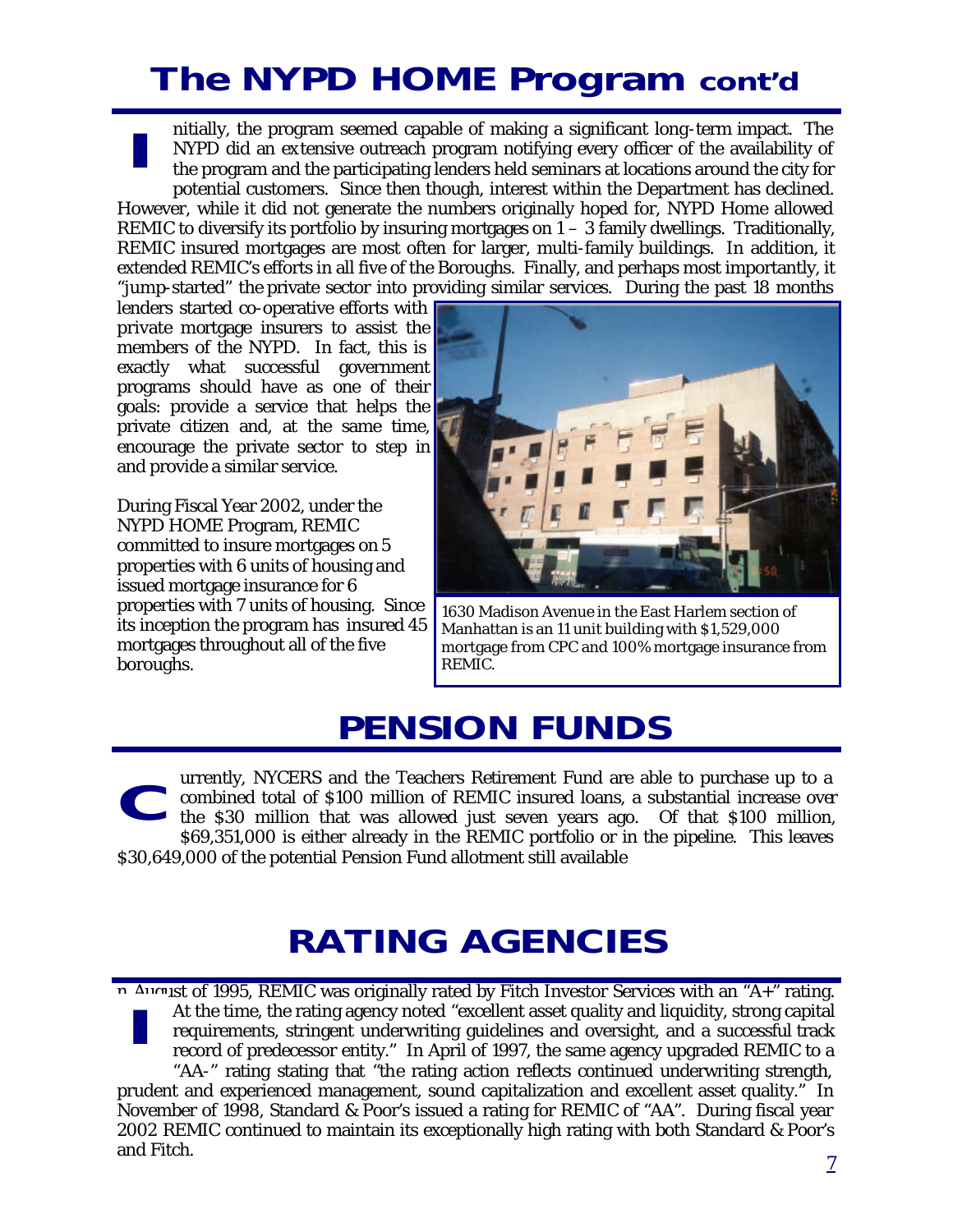### **FINANCIAL HIGHLIGHTS**

t the close of Fiscal Year 2002, REMIC has an amortized fund balance of \$36,959,000 (unaudited). In Fiscal Year 2002 without adjusting the portfolio to fair market value, REMIC had an estimated net income of \$2, 486, 000. **A**



### **INVESTMENT SUMMARY**

s of October 31, 2002, REMIC reserves were invested in securities of Fannie Mae, The Federal Home Loan Bank (FHLB), Freddie Mac, the Federal Farm Credit Bureau (FFCB) and Repurchase Agreements as described in the chart below. **A**

| Amount       | <b>Provider</b>                      | <b>Interest Rate</b><br>(%) | <b>Maturity Date</b>     | <b>First Call Date</b>   |
|--------------|--------------------------------------|-----------------------------|--------------------------|--------------------------|
| \$443,800    | Repurchase<br>Agreement              | 1.70                        | November 1, 2002         |                          |
| \$96,200     | Repurchase<br>Agreement              | 1.87                        | November 1, 2002         |                          |
| \$3,200,000  | <b>Federal Farm</b><br>Credit Bureau | 6.23                        | May 17, 2011             | May 17, 2004             |
| \$10,000,000 | Fannie Mae                           | 7.23                        | November 17, 2014        | November 17, 2004        |
| \$11,500,000 | <b>Fannie Mae</b>                    | 7.27                        | December 8, 2014         | December 8, 2006         |
| \$2,924,000  | <b>Federal Home</b><br>Loan Bank     | 6.42                        | May 26, 2016             | May 26, 2004             |
| \$1,000,000  | <b>Freddie Mac</b>                   | 6.50                        | December 19, 2016        | December 19, 2003        |
| \$900,000    | <b>Fannie Mae</b>                    | 7.00                        | May 17, 2017             | May 17, 2003             |
| \$1,290,000  | <b>Fannie Mae</b>                    | 6.50                        | July 10, 2017            | July 10, 2003            |
| \$5,000,000  | <b>Federal Home</b><br>Loan Bank     | 7.56                        | <b>February 18, 2020</b> | <b>February 18, 2010</b> |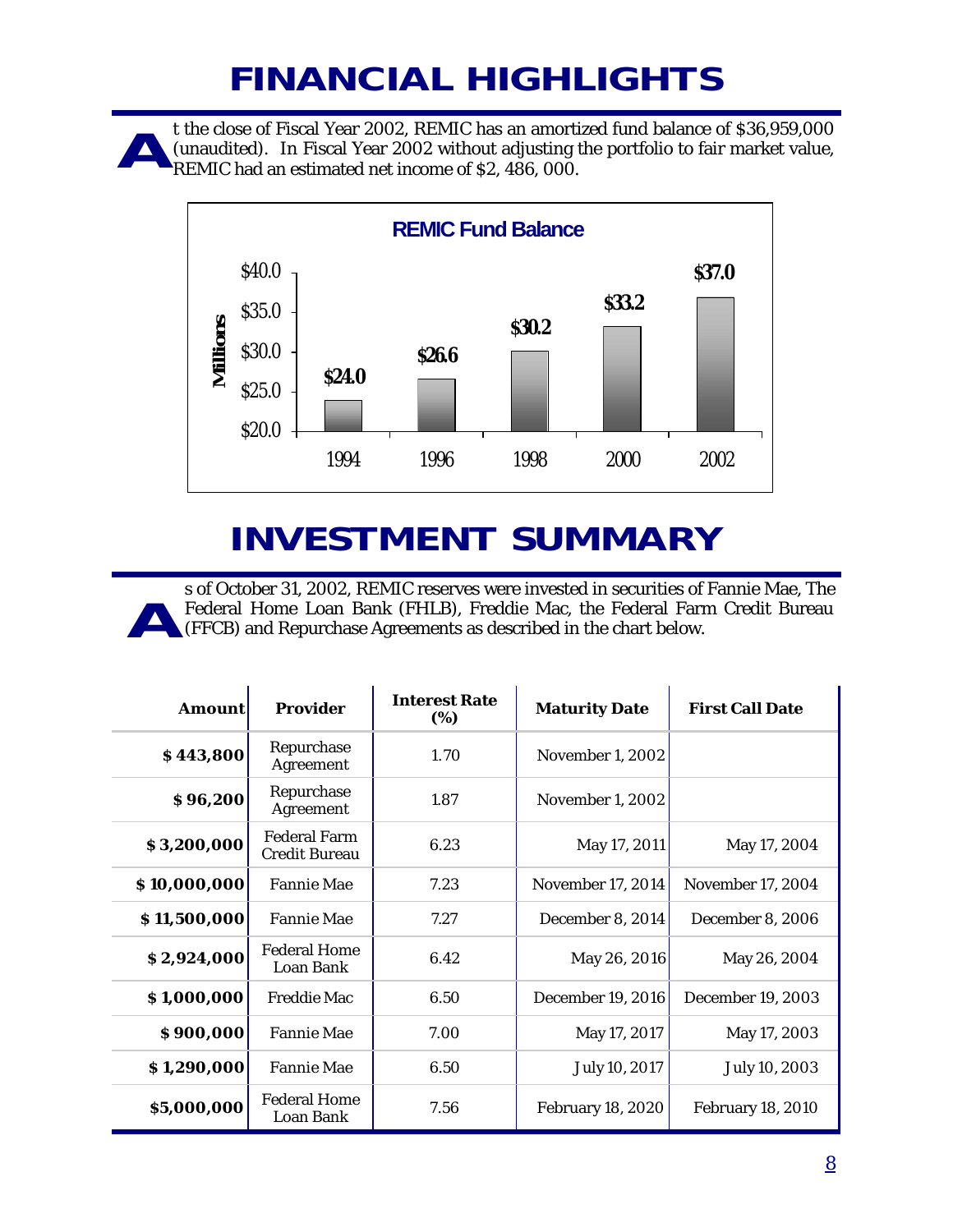### **CLAIMS PAID**

uring FY 2002 *REMIC* did not have to pay any claims. Thus, the total amount of claims paid since 1973 remains at \$580,951 for eleven claims. **D**



116 Winthrop Street in Brooklyn has 8 units and a CPC mortgage of \$262,000 with a 100% coverage from REMIC.

#### **REMIC INSURANCE CAPACITY**

EMIC's funds are held in four accounts – the Mortgage Insurance Fund (MIF) containing reserves pledged for business written before 1993; the Housing Insurance Fund (HIF), holding the reserves for business written since the 1993 corporate restructuring; the Premium Reserve Account (PRA), representing unpledged funds that are available for new insurance commitments; and the Operating Budget Account (OBA). **R**

Taking into account the funds that, by statute, still must be maintained for the insurance entered into by the "Old" REMIC and the reserves set aside to cover the insurance commitment and contracts into which the "New" REMIC has entered, the Corporation entered Fiscal Year 2003 with the ability to take on nearly an additional \$65 million of insurance risk an increase of approximately \$20 million over last year. This increase in capacity is due to satisfactions in the existing portfolio and cancellations of prior commitments. In this fiscal year, due largely to lower interest rates, lenders cancelled 13 commitments to insure, freeing up over \$10 million of insurance capacity that had been previously reserved. In addition, as the "Old" REMIC's portfolio is reduced monies are freed up to permit new insurance contracts to be written. During the past year, the insurance in effect for the "Old" REMIC declined by \$1.4 million, further increasing REMIC's insurance capacity by a further \$7 million.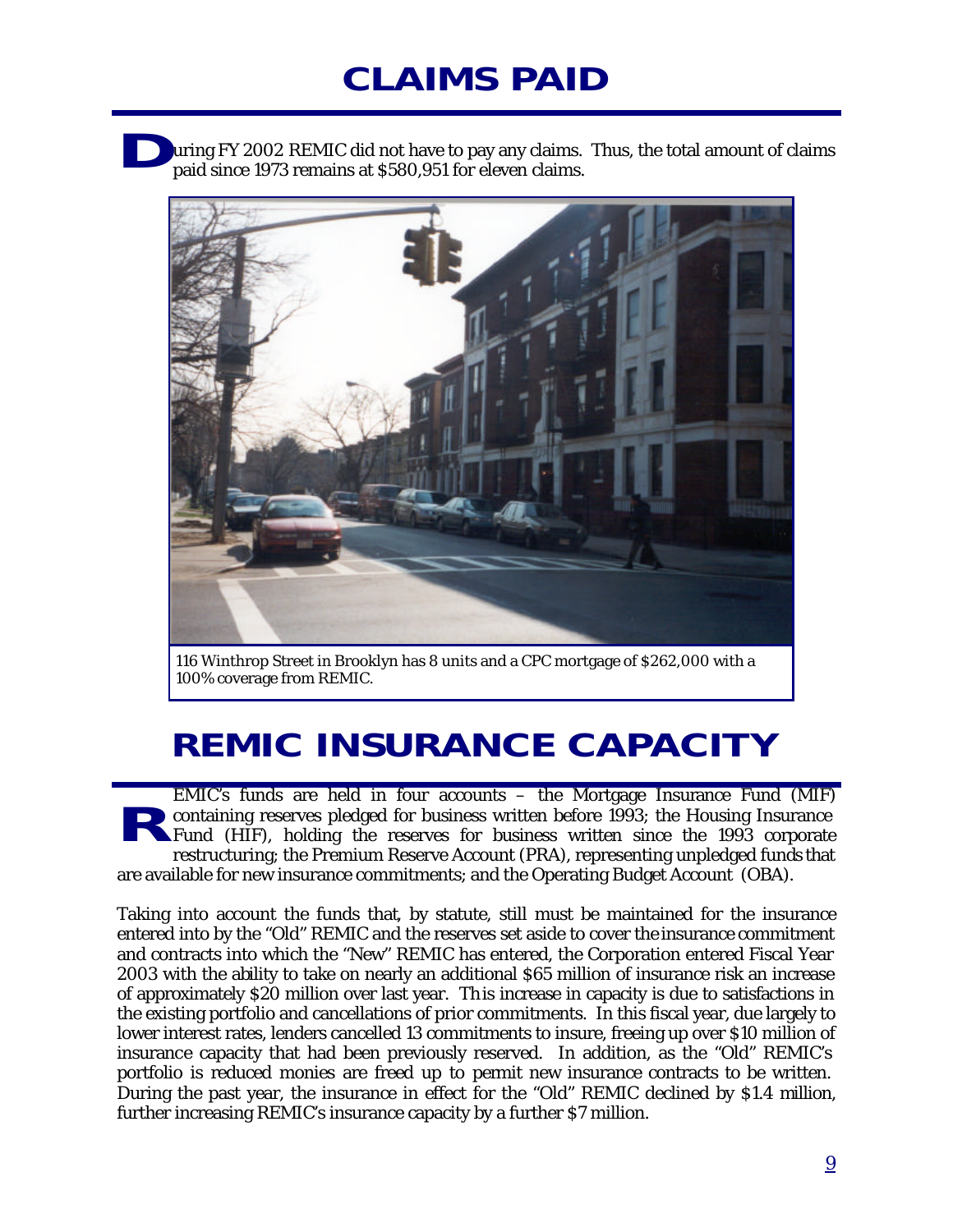### **"OLD" REMIC PROPERTIES SUMMARY**

s of October 31, 2002, Old REMIC had in its portfolio insured mortgages from 10 lenders for 40 properties (33 multi-family and 7 single-family) with 992 units. The current aggregate balance of these insured mortgages is \$4,527,351 with REMIC Insurance in effect of \$2,843,534. **A**



This 12 unit building with a \$200,000 mortgage from CPC is located at 52-54 Sunnyside Avenue in Brooklyn. It has \$150,000 of mortgage insurance from REMIC.

### **"New" REMIC Properties Summary**

s of October 31 , 2002, REMIC had in its portfolio insured mortgages from 13 lenders for 219 properties (175 multi-family and 44 single-family) with 6,422 units. The current aggregate mortgage balance of these insured mortgages is \$238,930,079 with REMIC insurance in effect of \$104,652,997. **A**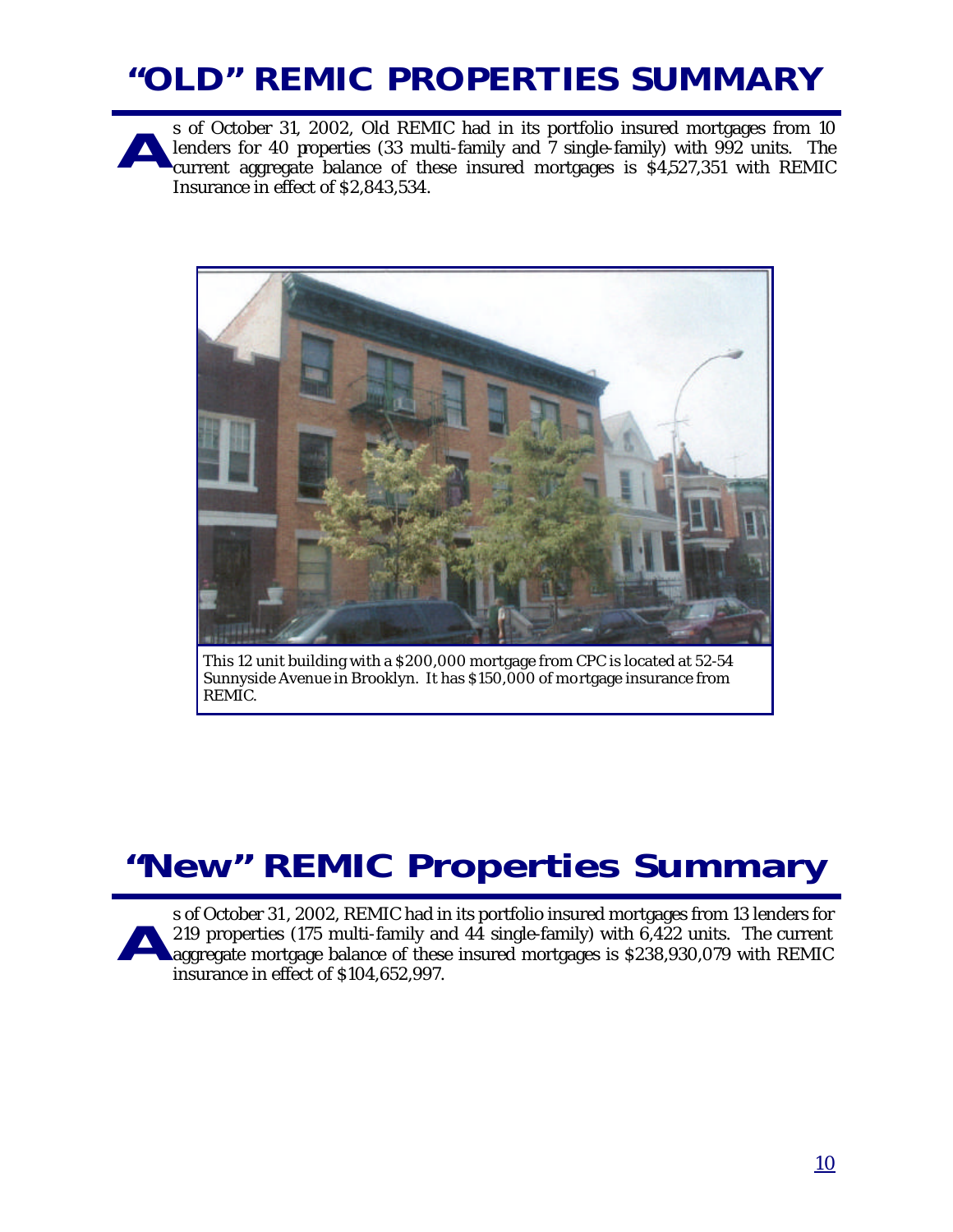- **A REMIC Participating Lenders**
- **B REMIC FY 2002 Activity by Borough**
- **C REMIC Commitment Activity by Year**
- **D REMIC FY 2002 Commitment Activity by Month**
- **E REMIC Commitments Issued in FY 2002**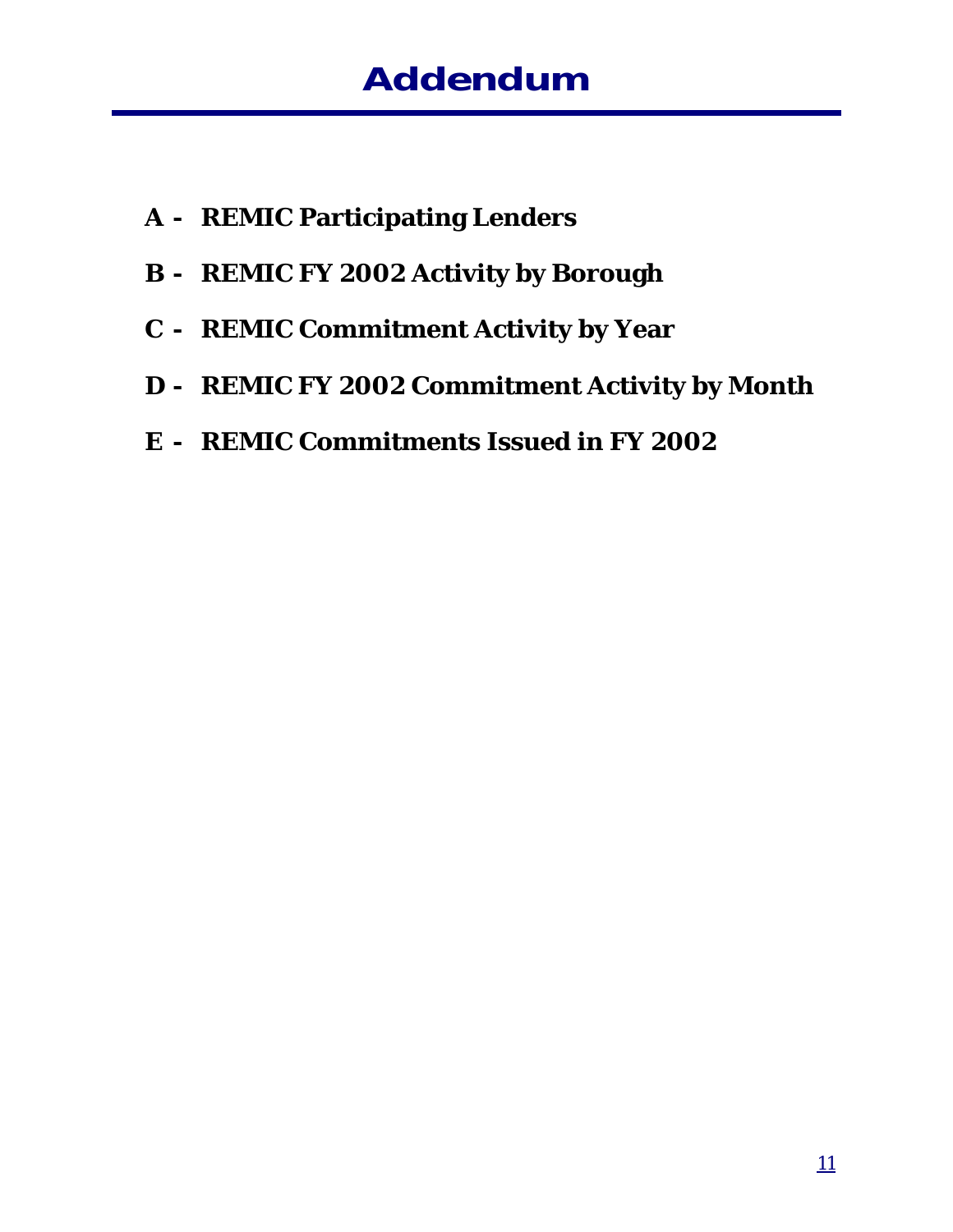### **REMIC PARTICIPATING LENDERS**

Amalgamated Bank of New York Banco Popular de Puerto Rico

Bethel Federal Credit Union Citigroup

Fleet Bank, N.A. Freddie Mac

Greystone Servicing Corp., Inc. The Most extended HSBC Mortgage Corporation

Independence Savings Bank J. P. Morgan Chase

New York City Housing Development Corp. North Fork Bank

NYC Employees' Retirement System (NYCERS) Roslyn Savings Bank

Union Settlement Federal Credit Union Teachers Retirement System of the

Washington Mutual, Inc.

Community Capital Bank The Community Preservation Corporation

Fannie Mae First Nationwide Bank

 Community Development Group Residential Lending Unit

Lower East Side People's Low Income Housing Fund Federal Credit Union

NCB Development Corporation Neighborhood Housing Services

City of New York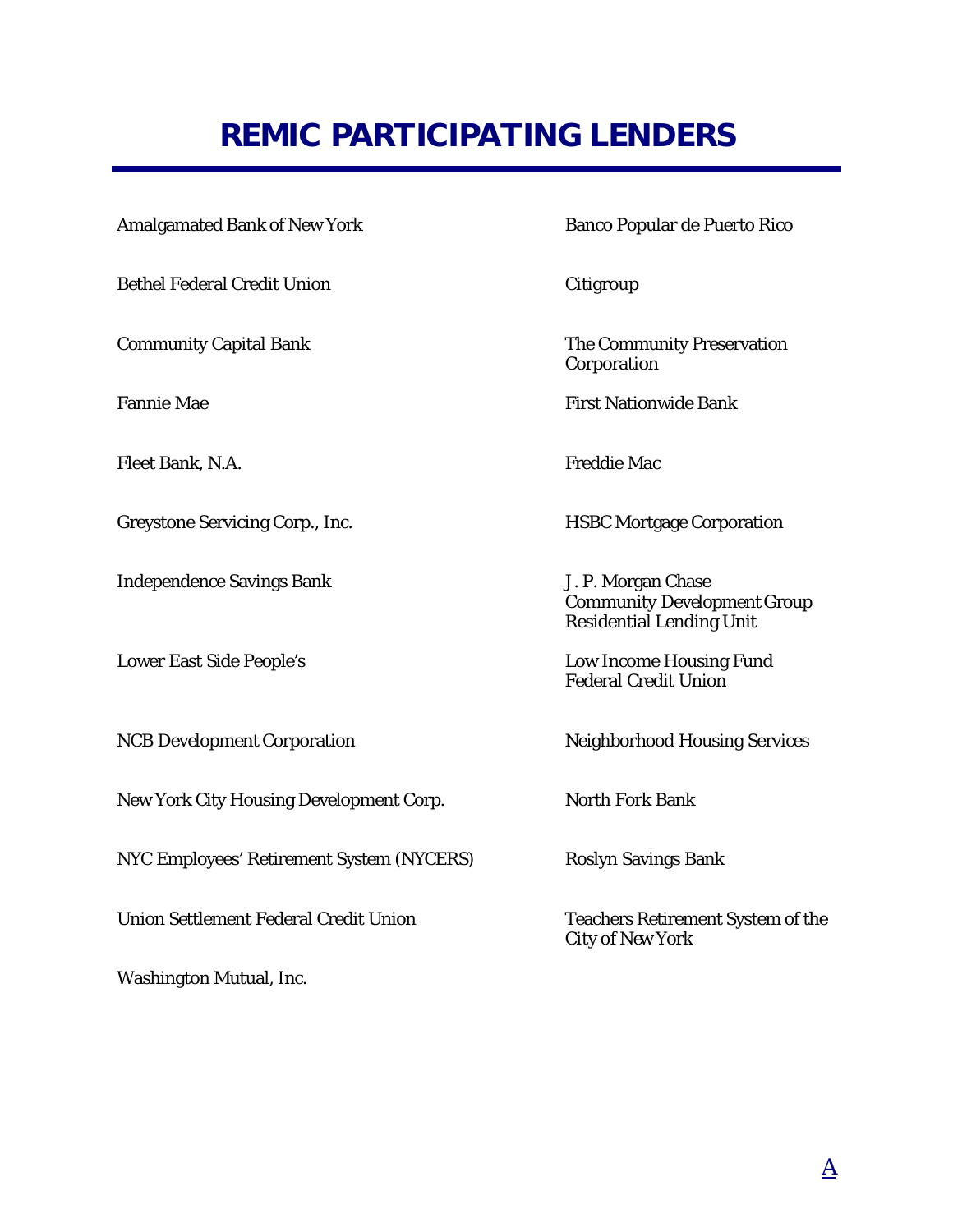#### **REMIC FY 2002 ACTIVITY BY BOROUGH**

| <b>BOROUGH</b>       | <b>COMMITMENTS</b> | <b>UNITS</b> |
|----------------------|--------------------|--------------|
| <b>Brooklyn</b>      | 8                  | 72           |
| <b>Bronx</b>         | 10                 | 434          |
| Manhattan            | 8                  | 173          |
| Queens               | 4                  | 107          |
| <b>Staten Island</b> | 3                  | 3            |
| <b>Total</b>         | 33                 | 789          |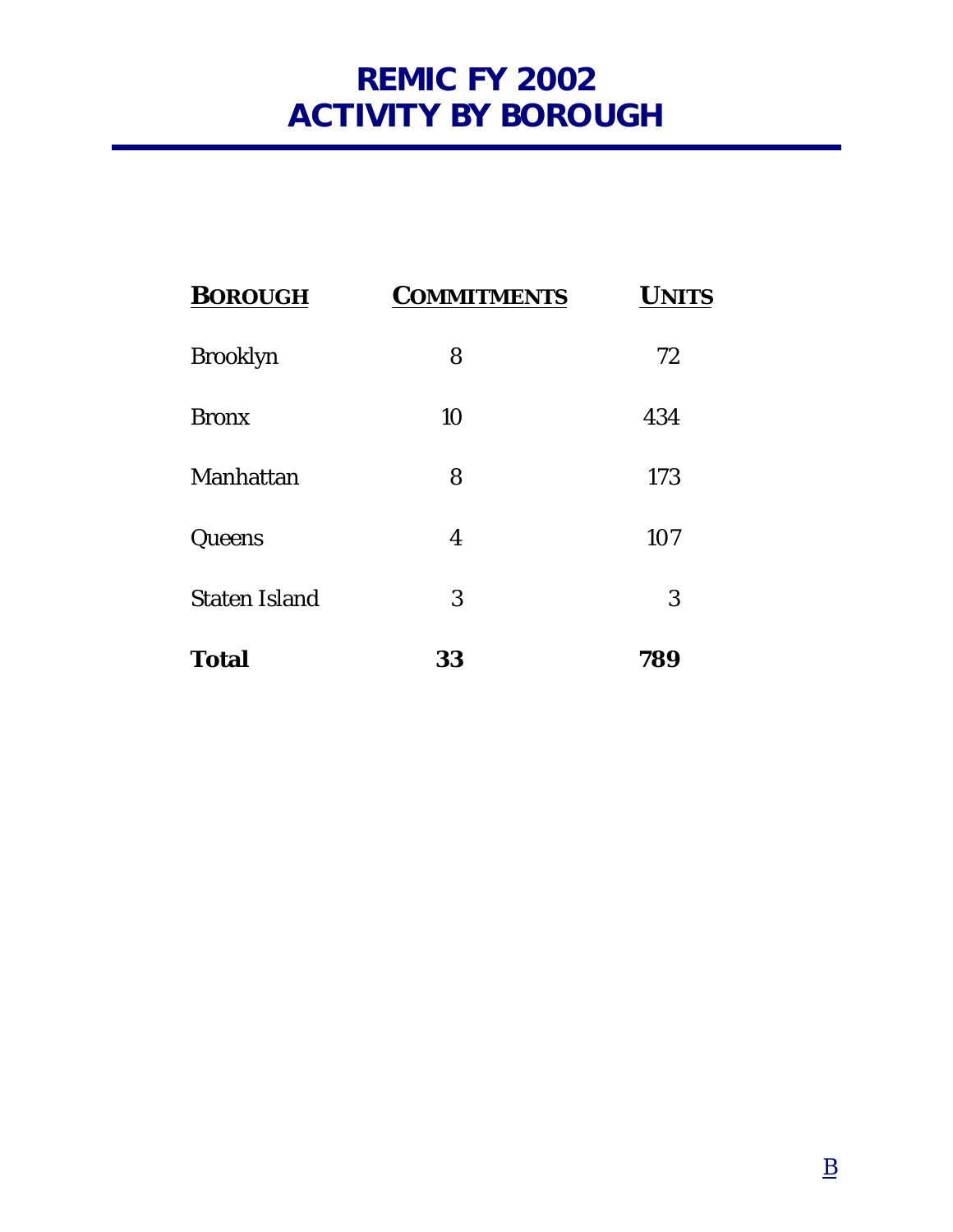#### **COMMITMENT ACTIVITY BY YEAR**

| Year | <u># of</u><br>Loans | <b>Mortgage</b><br><b>Amount</b> | <b>Insured</b><br><u>Amount</u> | <b># of Units</b> |
|------|----------------------|----------------------------------|---------------------------------|-------------------|
| 1993 | $\overline{4}$       | \$1,928,744                      | \$1,567,381                     | 187               |
| 1994 | 13                   | 3,763,660                        | 2,693,548                       | 334               |
| 1995 | 14                   | 7,208,793                        | 5,014,621                       | 393               |
| 1996 | 26                   | 23,366,950                       | 18,865,200                      | 1,139             |
| 1997 | 24                   | 18,428,876                       | 14,912,594                      | 1,162             |
| 1998 | 28                   | 15,572,362                       | 14,604,742                      | 686               |
| 1999 | 36                   | 36,923,037                       | 19,652,037                      | 1,077             |
| 2000 | 69                   | 61,518,039                       | 28,622,957                      | 1,668             |
| 2001 | 53                   | 79,727,587                       | 25,765,925                      | 1,232             |
| 2002 | 33                   | 290,628,651                      | 16,290,443                      | 789               |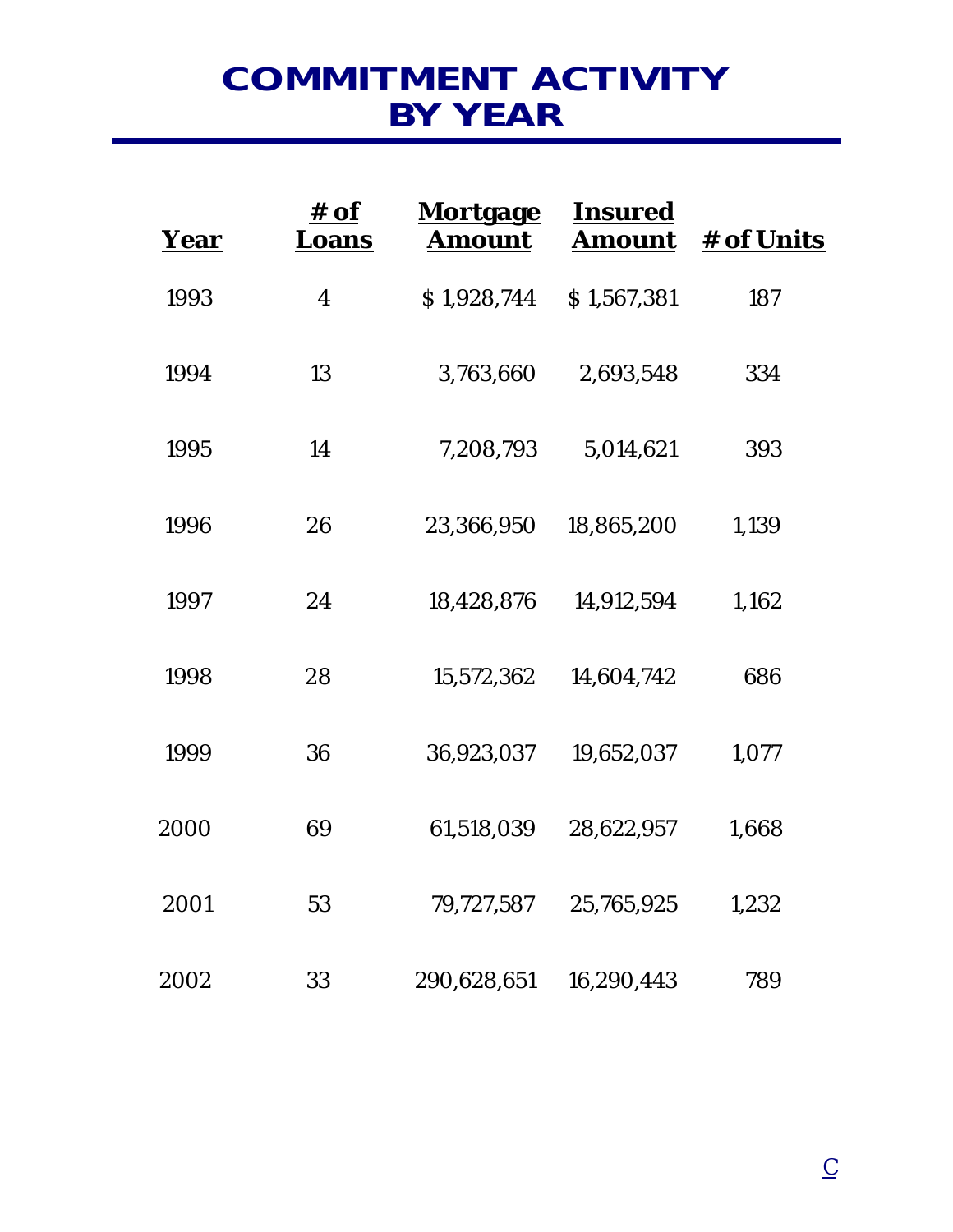#### **COMMITMENT ACTIVITY BY YEAR**



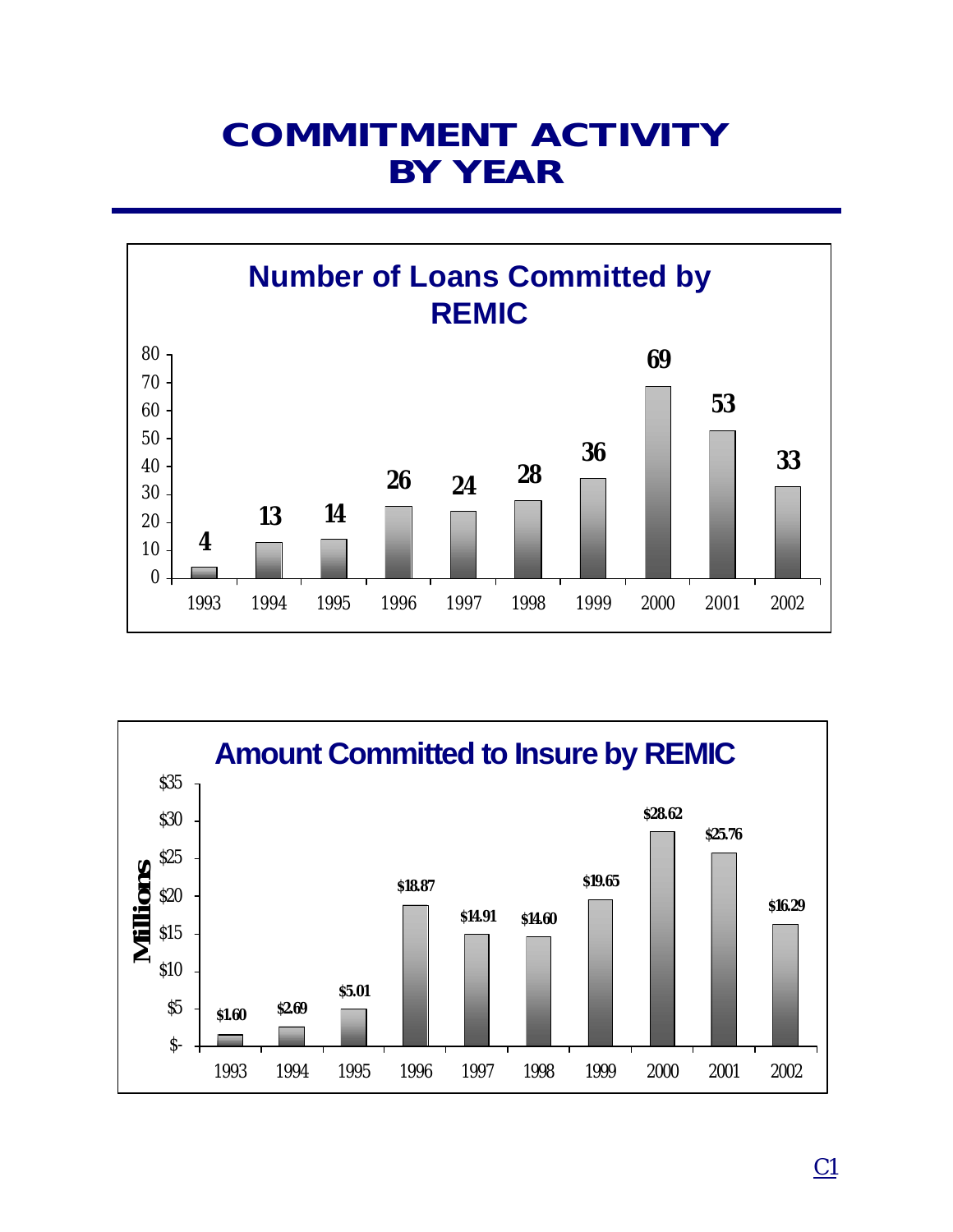#### **FISCAL YEAR 2002 COMMITMENT ACTIVITY BY MONTH**

| <b>MONTH</b>  | <b>COMMITMENTS</b> | <b>UNITS</b>     |
|---------------|--------------------|------------------|
| November      | $\boldsymbol{2}$   | 13               |
| December      | $\boldsymbol{0}$   | $\boldsymbol{0}$ |
| January       | $\boldsymbol{2}$   | 23               |
| February      | $\overline{c}$     | 50               |
| March         | $\sqrt{5}$         | 109              |
| April         | $\overline{5}$     | 109              |
| May           | $\overline{4}$     | 266              |
| June          | $\overline{5}$     | 85               |
| July          | $\boldsymbol{4}$   | 77               |
| <b>August</b> | $\mathbf{1}$       | 19               |
| September     | $\boldsymbol{2}$   | 72               |
| October       | $\overline{4}$     | 31               |
| <b>Total</b>  | 33                 | 789              |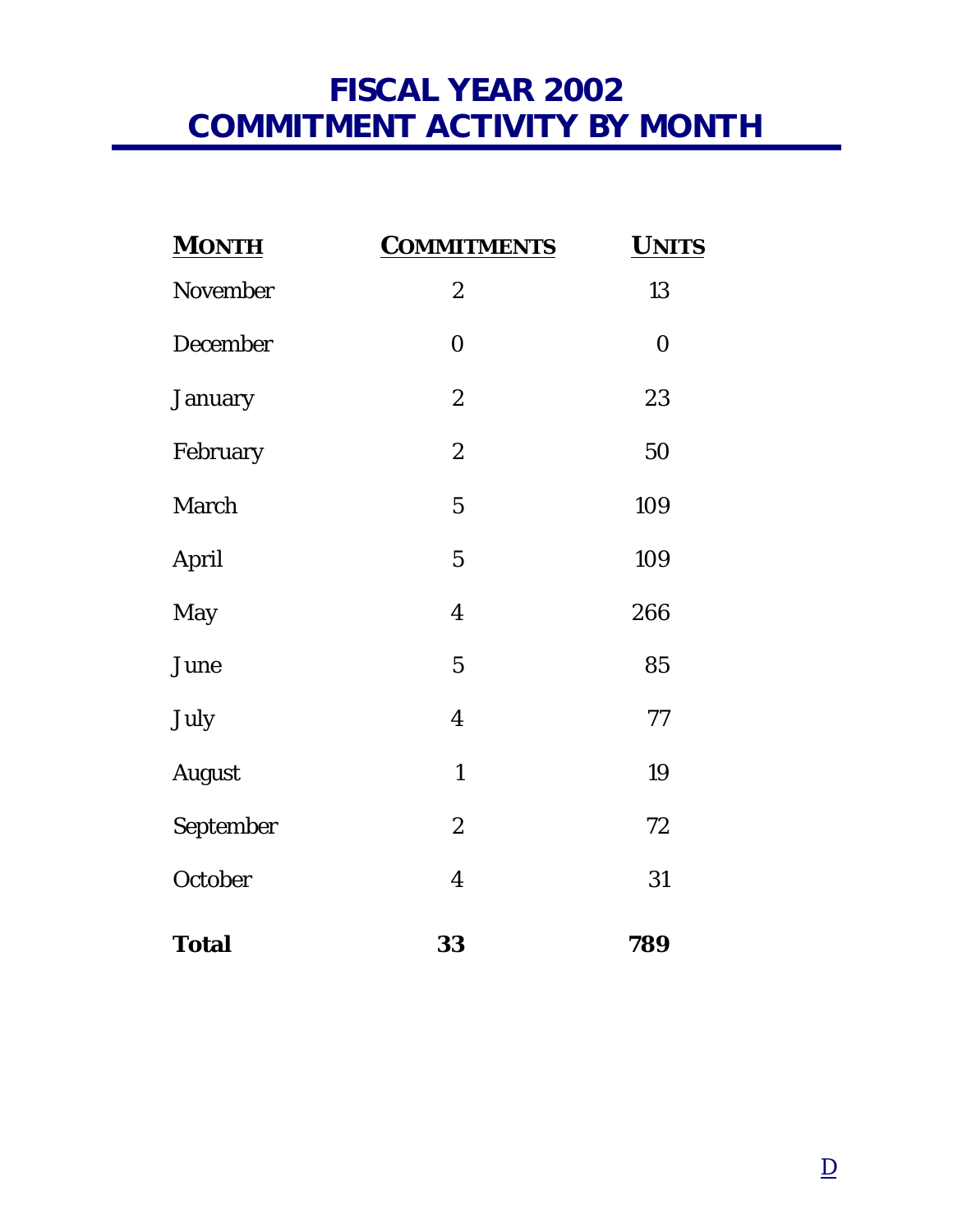#### **COMMITMENTS ISSUED DURING FY 2002**

| <b>Address</b>                                                                                                            | <b>Lender</b> | <b>Mortgage Amount</b>        | <b>Number of Units</b> |
|---------------------------------------------------------------------------------------------------------------------------|---------------|-------------------------------|------------------------|
| <u> Bronx – Multi-Family</u>                                                                                              |               |                               |                        |
| 1921 Andrews Ave. South                                                                                                   | <b>CPC</b>    | $\mathsf{S}$<br>425,000       | 11                     |
| 2172 Anthony Ave.                                                                                                         | <b>CPC</b>    | $\mathsf{S}$<br>525,000       | 22                     |
| 2150 Crotona Parkway<br>801 Freeman Street<br>810 Ritter Place<br>346 East 146 <sup>th</sup> Street<br>773 Melrose Avenue | <b>CPC</b>    | \$1,945,000                   | 61                     |
| 1339 Prospect Ave.<br>1414 Prospect Ave.<br>1416 Prospect Ave.<br>1420 Prospect Ave.                                      | <b>CPC</b>    | \$1,393,000                   | 73                     |
| 22-24 Marcy Place<br><b>30 East Clarke Place</b>                                                                          | <b>CPC</b>    | \$2,115,000                   | 88                     |
| $152 - 156$ & 158<br>West 168th Street                                                                                    | <b>CPC</b>    | \$1,352,000                   | 65                     |
| 1825 Needham Ave.                                                                                                         | <b>HDC</b>    | \$4,400,000                   | 47                     |
| 1933 - 49 Vyse Ave.                                                                                                       | Chase         | $\mathsf{\hat{S}}$<br>759,994 | 46                     |
| 1256 Clay Ave.                                                                                                            | <b>CPC</b>    | \$<br>472,000                 | 19                     |

#### *Bronx – One/Two Family*

| 2718 Seymour Ave. | Chase | $\frac{$}{5}$ 255,000 |  |
|-------------------|-------|-----------------------|--|
|                   |       |                       |  |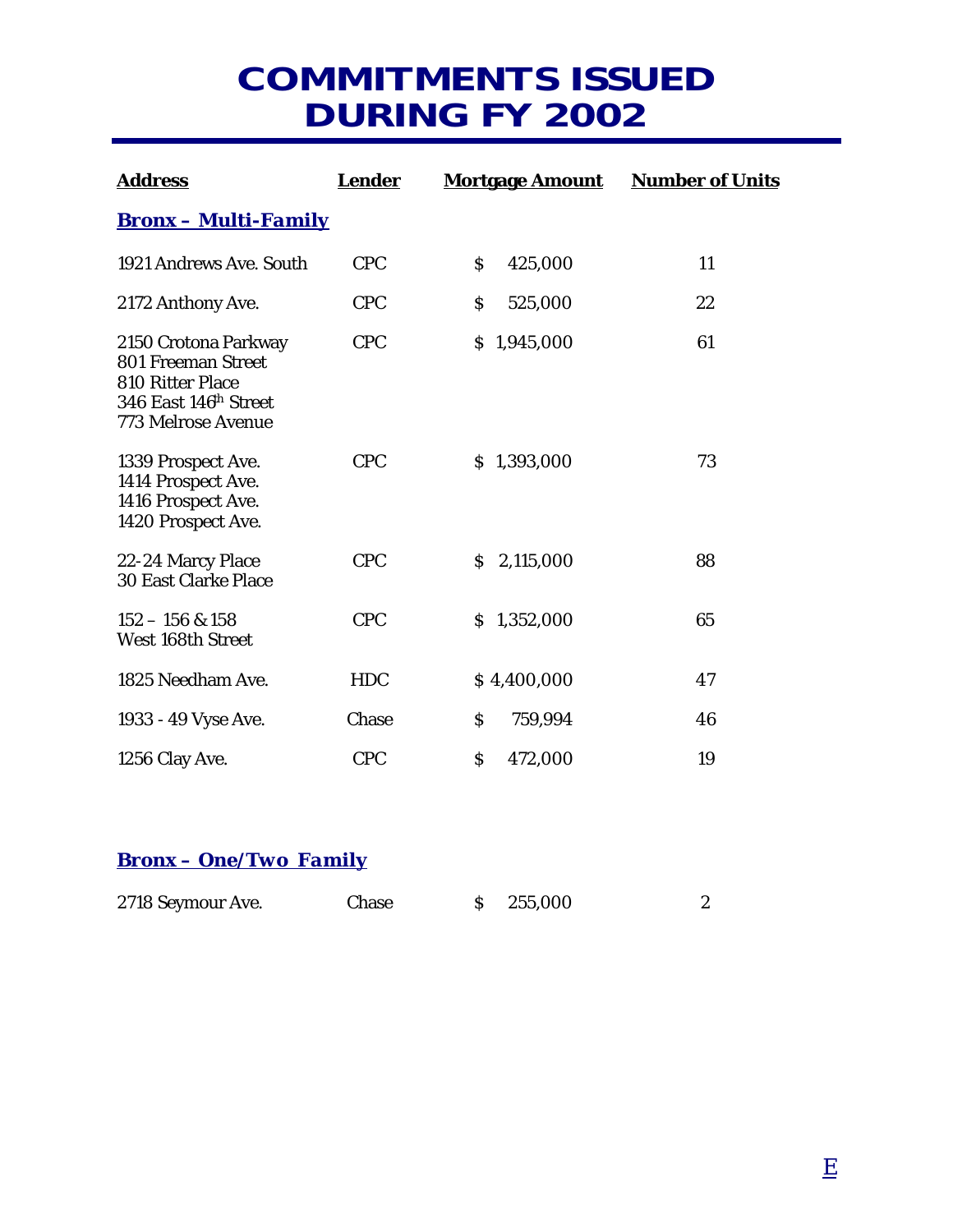#### **COMMITMENTS ISSUED DURING FY 2002**

#### *Brooklyn – Multi-Family*

| 64 West 9th Street     | <b>HDC</b> |   | \$3,060,000 | 26 |
|------------------------|------------|---|-------------|----|
| 1184 Nostrand Avenue   | <b>CPC</b> | S | 321,000     | 3  |
| 385 Palmetto Street    | <b>CPC</b> | S | 137,000     | 5  |
| 2353 McDonald Avenue   | <b>CPC</b> | S | 304,000     | 3  |
| 235 Driggs Avenue      | <b>CPC</b> | Ś | 250,375     | 6  |
| 116 Winthrop Street    | <b>CPC</b> | S | 262,000     | 8  |
| 52-54 Sunnyside Avenue | <b>CPC</b> | S | 200,000     | 12 |
| 547 Madison Street     | <b>CPC</b> | S | 336,341     | 9  |

#### *Manhattan – Multi-Family*

| 2232, 2295 - 97<br>First Avenue                                                                     | <b>HDC</b> | \$1,910,000     | 21 |
|-----------------------------------------------------------------------------------------------------|------------|-----------------|----|
| 21 West 131 <sup>st</sup> Street                                                                    | <b>CPC</b> | \$<br>549,000   | 10 |
| 1630 Madison Av.                                                                                    | <b>CPC</b> | \$1,520,000     | 11 |
| 219 West 121st Street<br>63 West 119th Street<br>232 West 122nd Street<br>571 West 161st Street     | <b>CPC</b> | \$1,218,000     | 38 |
| 171-175 & 200<br>Nicholas Ave<br>$2200 - 2202$<br>Frederick Douglass Blvd.<br>272 West 119th Street | <b>HDC</b> | \$3,200,000     | 40 |
| 526 West 174th Street                                                                               | <b>CPC</b> | \$<br>297,550   | 16 |
| 531 West 160th Street                                                                               | <b>CPC</b> | \$<br>343,843   | 20 |
| 170 East 109th Street<br>156 East 109th Street<br>1509 Lexington Ave.                               | <b>HDC</b> | \$<br>1,530,000 | 17 |